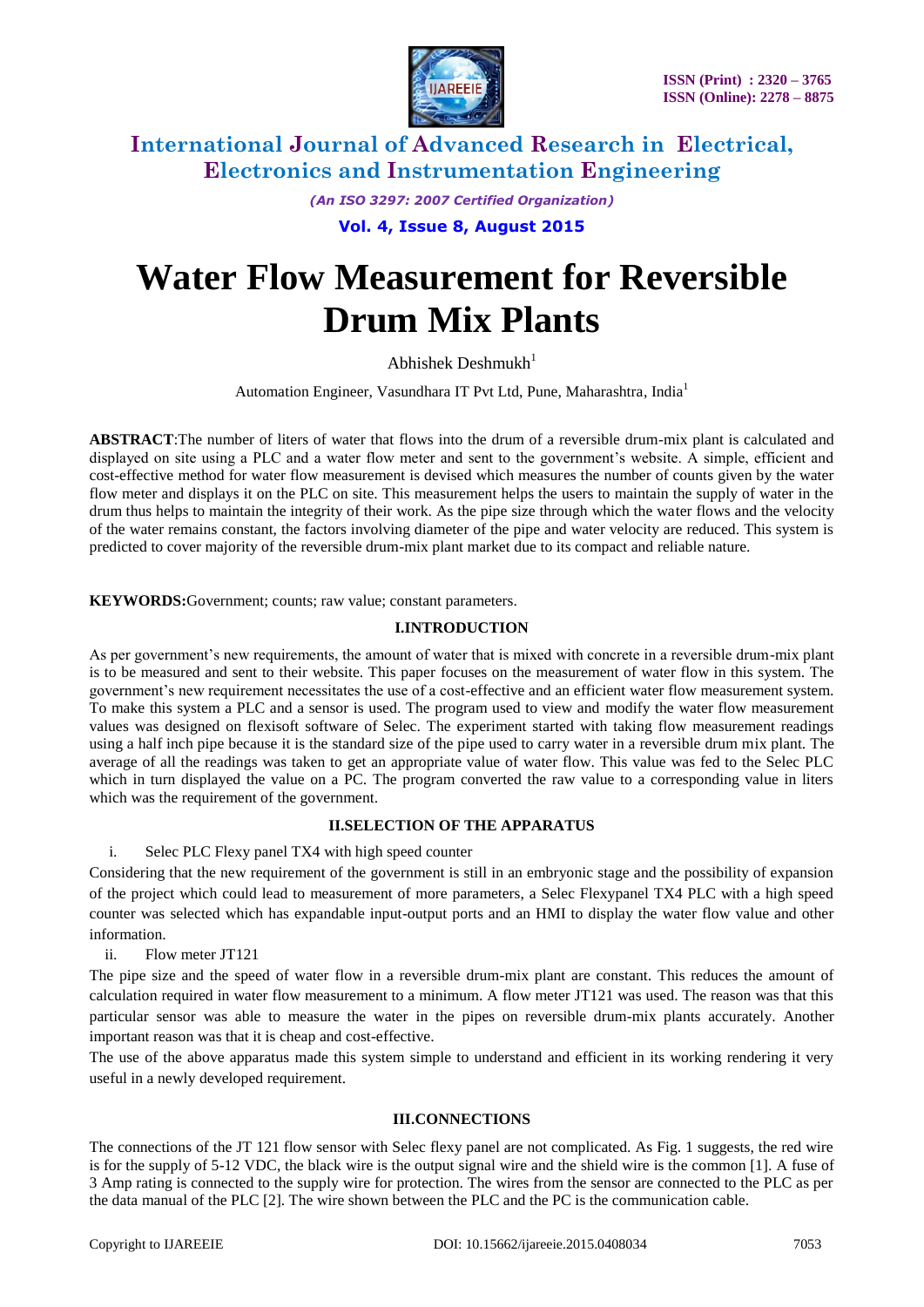

# **International Journal of Advanced Research in Electrical, Electronics and Instrumentation Engineering**

*(An ISO 3297: 2007 Certified Organization)*

## **Vol. 4, Issue 8, August 2015**



Fig. 1 Connection Diagram of the Water Flow Measurement System

#### **IV.PROCEDURE**

The process of water flow measurement starts with taking numerous readings of the water flow. Then comes calibrating the system such that it fits the limits of the flow measurement values suggested by the government. The average of all the readings was taken to get an appropriate value. This value was then given to the PLC which read the raw value given by the sensor which was in terms of counts. This raw value was then converted into litres by using a division block in the program. And then this value was displayed on the PC as well as on the PLC.

- i. Experimental readings of the raw value.
	- The sensor consists of a counter that rotates when water flows over it. This counter is immersed inside the pipe and it comes in contact with the water whenever it flows through the pipe. The counts for 1 liter of water were taken several times. As the pipe size is the same in all the reversible drum-mix plants, a pipe size on half inch diameter was used. The water flow from this pipe resulted in the counter to flow which gave counts that were close to one another. As the velocity of the water flowing through the pipe is also fixed, water for this experiment was flown with the same velocity. This rendered the need for mathematical calculations involving velocity and the pressure with which the water flows unnecessary.
- After taking numerous readings for one liter of water with a constant flow and a constant pipe size, an average value of the counts was taken. The average value of the count for all the readings came out to be 276.
- ii. Calculation of number of liters of water flow
	- The count for n liters of water was taken by dividing the count that came up on the PLC by the average value-276
	- $A=B/C$  (1)

Where, A- No of liters of water, B- Raw value of the count displayed on the HMI, C- Average value of the count for one liter of water.

- Both the raw value as well as the corresponding amount in liters was displayed.
- The Flexy soft software had Functional Block Diagrams. The program for water flow measurement included a Functional block diagram to display the raw value of the count for 'n' liters of water. This raw value was then given to a division block to get divided by the average value of the count for one liter of water which was constant. The division block gave the output in terms of litres of water that has flown through the pipe. The program also had a reset featured which was also given to the HMI.

#### **V. RESULT**

This method of water flow measurement proved to be very accurate as the number of counts given by the counter of the sensor for exactly one liter of water was found out through various readings. In addition to this, the constant nature of the pipe size and the water flow velocity reduces the uncertainties in the outcome. The number of liters of water that flows through the pipe into the drum of the reversible drum mix plants is shown on the PLC which is installed on the